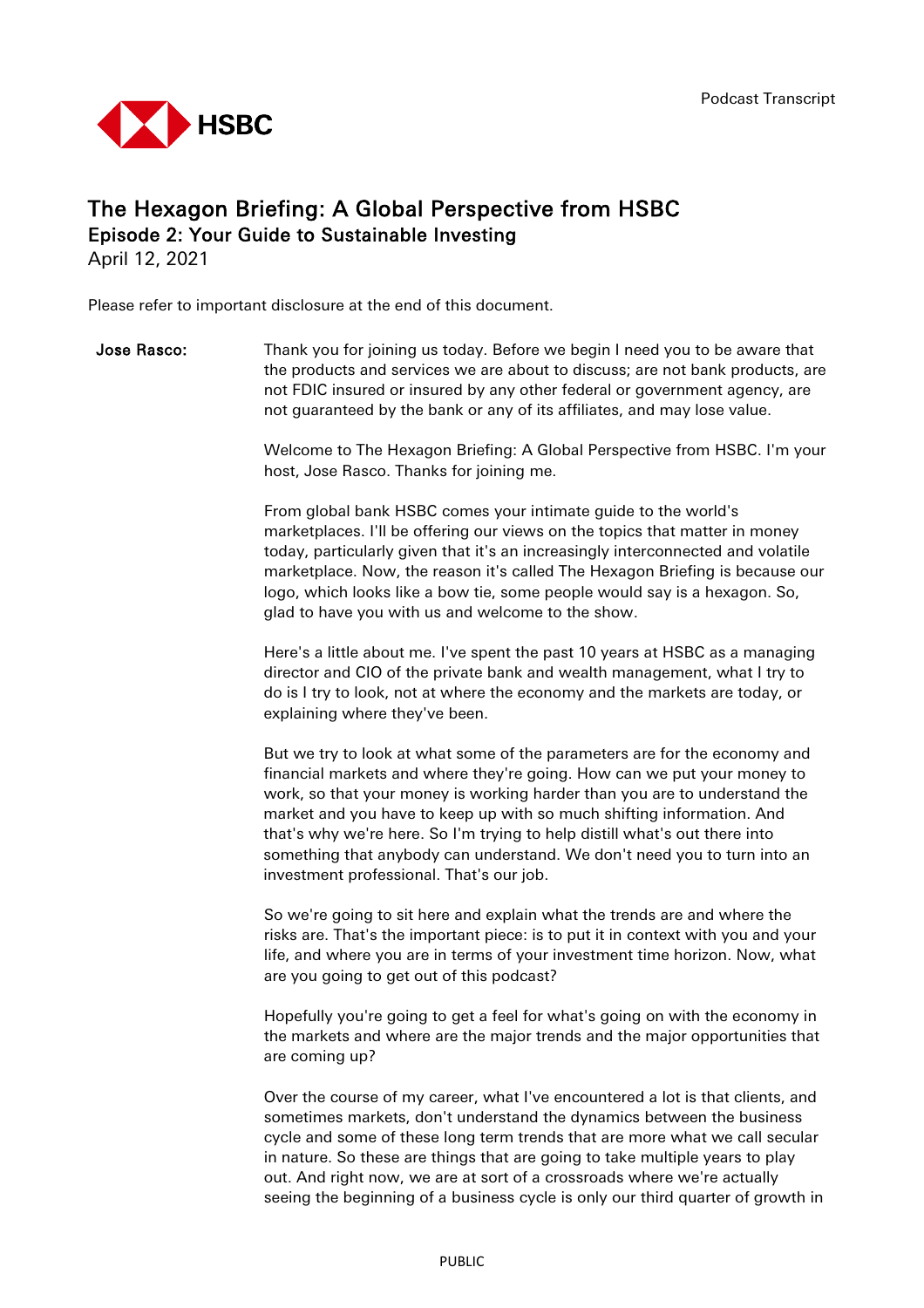the first quarter. And we're also at the beginning of a long term trend. And I would say we're at the beginning of two long term trends. Long term trend number one is this technology revolution that's beginning with 5G and all the ancillary technologies that are going to come out of it. How is that going to play out in the financial markets?

And number two is the environmental world where we are going to see massive shifts in how we produce, consume and distribute energy. And I think we are just at the beginning of those two major secular themes. At the same time as we're beginning a new business cycle, the economic and financial information flows that are out there are daunting. It is nonstop. Twenty four, seven. And let's be honest, at times it can be intimidating. It's our job to parse through the data, to parse through what's going on and to give you a concise and simplified response as to what's going on and how we can benefit from it. And what the pitfalls are to avoid, more importantly. So we hope you get out of this podcast simplified and concise information that you can use to improve your investment portfolio, and great cocktail party information that you can use to hopefully sound smarter to all your friends. We'll give you some good talking points. And more importantly, hopefully we'll give you some good ideas in terms of the investment horizon that's out there.

So one of the questions a lot of clients have asked is, is, yeah, look, I'm interested in being more sustainable. I want to leave a legacy for my kids. A lot of families today have been fortunate enough that they are actually building their own family office or their own multifamily office. Right. And so a lot of these families say sustainability makes sense to me because I want my money to sustain itself, the wealth we've created to sustain itself for multiple generations. So sustainability inherently makes sense to me as a family office person and someone who already has wealth and wants to pass it on.

Now, what is Sustainable investing? Because it's a term that's being thrown around a lot. Let's define it.

Sustainable investing is investing your money in a public or private market into a company or into a concept or into a product that is going to give you a financial return. We're not looking to lose money here. We're looking to make money. Right. So our goal is to help you take your money and grow your money. I don't think it's coming. I know it's here. It's here and it's approaching and it's going to affect portfolio performance in the next couple of years beginning this year. So if you're not understanding it, you need to understand it.

Right. Number two? Yeah, it is a personal thing that I'm very focused on because like I mentioned, I'm an economist. I'm very focused on working within the ecosystem of the economy and the broader planet. But in addition, this is something I've been doing for a long time and been doing it for for about, oh my God, about twenty five years. I used to write about bio something called bio-nomics twenty five years ago when I was working at another place, and then about 15 years ago, my employer at the time asked me to look at socially responsible investing, which I didn't think made a lot of sense for individual investors because number 1 you want to have a strategy and you want to drive that strategy based on your value set. And it has to be positively constructed. In other words, it's not I just want to have the whole world, but just take out companies that promote tobacco.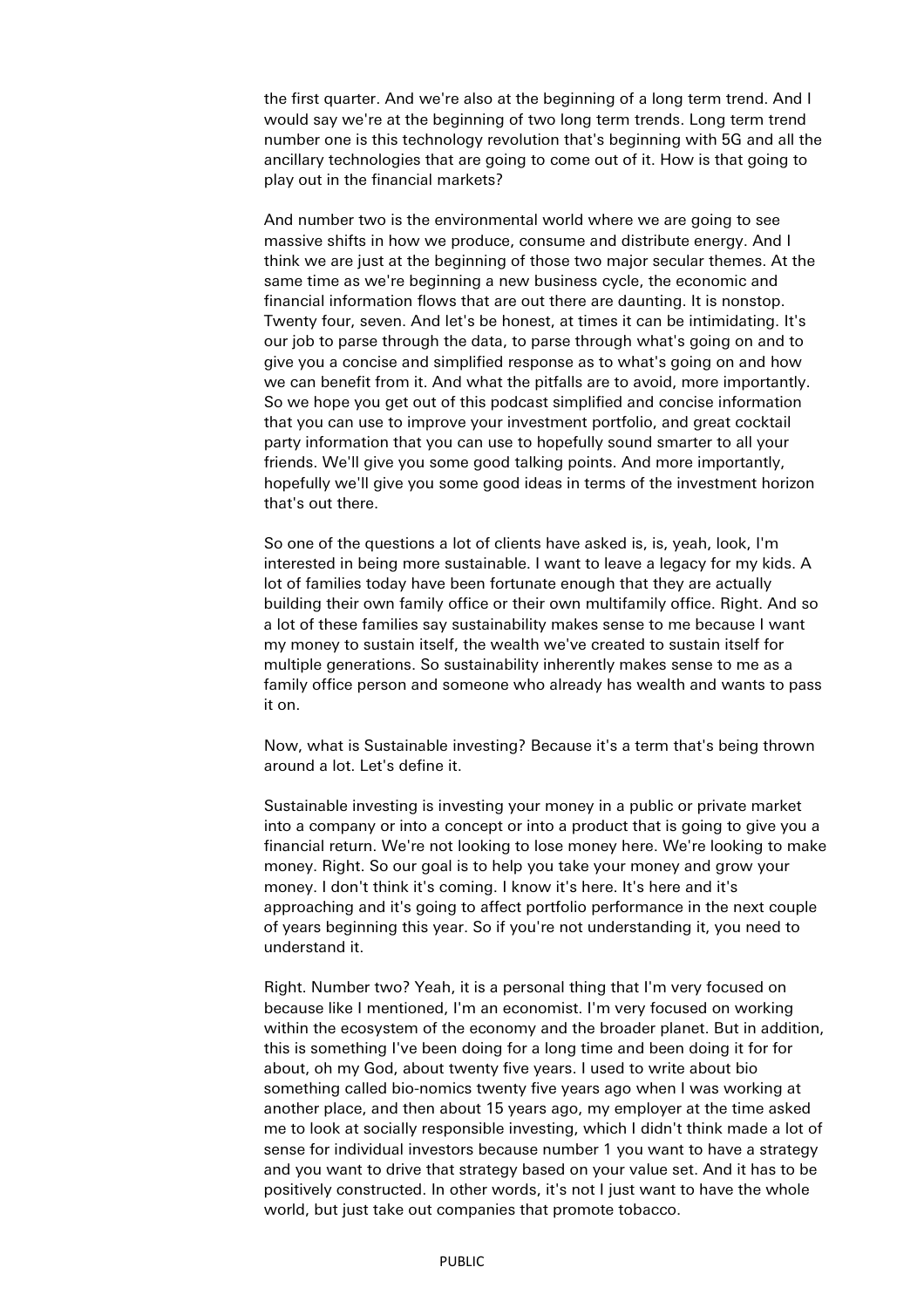For example, you want to focus on a strategy that defines who you are and how you want your money to be deployed. Number two is you want to make money, so it's got to be profitable. So I'm very familiar with the topic. Been doing it for a very long time and something that's near and dear to my heart. But most importantly, I need to drive the point home. It is not that you're giving up your money or your guaranteeing below market returns. Not at all.

We feel that this is going to go forward. It has been outperforming the market in many ways over the last couple of years. And as we go forward, especially with the concept of activist investing or activist alpha, you will see that a lot of groups will be driving their investment dollars into parts of the market that they feel are driving.

Their needs and their desires, and that will help move these markets, so especially in the social area, whether it's the LGBT community, the empowerment of women, Shari'ah investing, all these different groups are not just buying products from companies for different social reasons, but they are also, let's call it affinity marketing. They're also buying stocks that are related to that social cause. So if you have two companies that are basically the same in their valuation, but one of them supports my cause and the other doesn't, I'm going to buy that company as opposed to the other, that is that activist Alpha. And I think you're already beginning to see that you need to be in tune and in sync with what's going on in the world of sustainability and impact investing and all these things to make sure that your portfolios stay in tune with the market or get superior returns. Now, how do I get involved? What do I do?

The first thing I think you need to do is sit down and ask yourself, who am I? And yes, we want your money to work harder than you, but where do you want it to be deployed? What's your value set? What are the things you're passionate about and where do you see the greatest need where there isn't adequate funding? Right. And so you will find in both public and private markets that there are numerous and I think this is going to grow exponentially over the next couple of years. Numerous implementation vehicles in both public and private markets where you can invest your money to advance the social, economic, environmental causes that you feel make sense. It doesn't have to be philanthropy. There's nothing wrong with philanthropy, but you can invest for profit in for profit companies that are making the world a better place.

So for me, sustainable investing is an area of interest because if you look at me and my roots. I'm an economist and economists like to get the most productivity out of a finite and replenished world. You don't have to constantly go looking for more. So if you look at an economy that works within the ecosystem of the global ahh global economy, it's sort of sustainable investing at its core.

And, you know, about 15 years ago, I was asked where the company I was working at at the time to look at the concept of SRI socially responsible investing, which for me didn't make a lot of sense because investing in things that we knew were losing money. Well, that's not investing. That's philanthropy. That's a different department that's down the hall. If you want to invest sustainably, you have to invest in companies that are making money that are turning a profit. Right. And we've seen a lot of examples of this, especially in the last 10 years. So if you're a believer in certain causes or if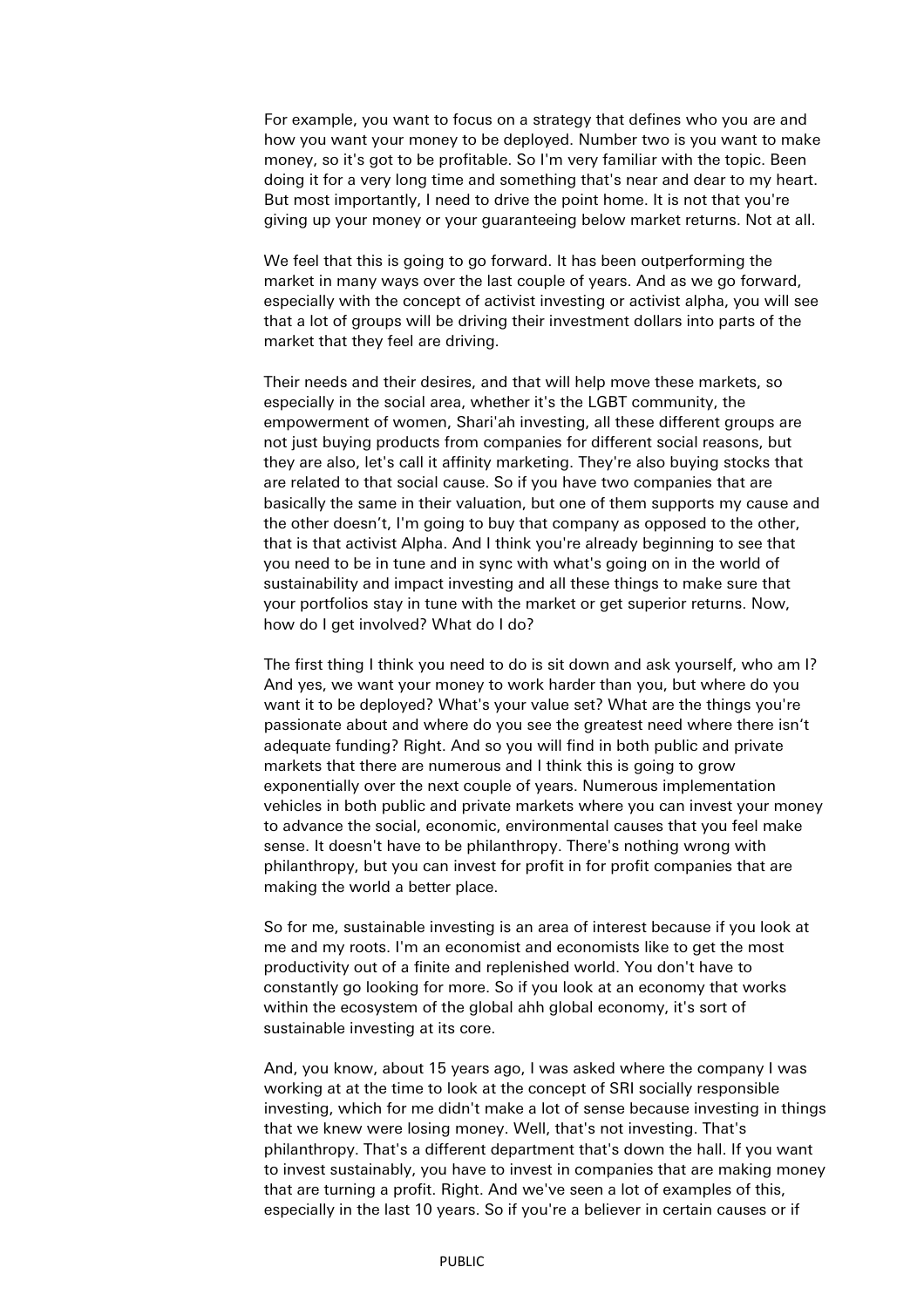you have a certain set of values and you want to invest based on those values, sustainable investing gives you a very good framework from which to invest. Now, the data set underneath it is what they call the ESG framework, which is which is environmental, social and corporate governance. So environmental obviously moving to a more sustainable model where we're creating and distributing that energy sustainably. So in other words, I can create energy from my rooftop with solar panels and whatever excess energy I have, I can sell it back to the grid and I can make money. That's the focus of environmental right. So we don't have to keep drilling in the ground, that we can have more of a renewable architecture for creation of energy on the system.

So that's the concept of sustainability and what it means. But do not get confused with the fact that this is not about losing money, it's about making money, but empowering companies that make the world a better place at the same time.

So for me, investing in companies that make money and are sustainable are not mutually exclusive. And it's an area where I think in the US in particular, we're going to see a real profitability gain. So number one is definewhat you want to do, how you want to do it, what your time frame is, and then try to work with the investment advisors you have.

And hopefully we're lucky enough to have access to you here at HSBC. Talk to us, talk to the relationship managers, the investment counselors at putting your money to work or deploying your capital in a way that's going to result in what you want. Not just returns, but where you want the money to be deployed. Now, are there risks? Is this a riskless investment? No, there is no such thing as a riskless investment in this world. Right. Even US Treasuries are based on the full faith and credit of the US government. But remember, it says on the currency, in God we trust. So nothing is completely riskless in life. We all know that now. What are some of the risks? Some of the risks are clearly like any other company. You can have issues around profitability and whether they underperform or outperform the market. Those things are very common in any investment. But one of the biggest risks in sustainability is that you invest in early stages in technologies that never really make it to market, but that's not really a sustainability issue, that's an early stage investing issue.

If you're investing in public markets, the quote unquote risk is I'm investing in companies that say they're doing a lot of work for environment, the environment or for social causes. And then I find out that they're not. All right. So that's a matter of you and your investment advisers making sure that you're making the right decisions and you're doing the research before you deploy the capital.

So to me, that's the biggest risk in this, is that you invest your money in companies that aren't necessarily doing exactly what you thought they were doing. So but that's just a matter of due diligence and homework and make sure the professionals working for you do it with you and for you. So another question that I get asked a lot is the minimum wage.

Biden has talked about trying to move the national minimum wage to 15 dollars. And what we hear is it's going to be inflationary. It's going to kill corporate profits. The average restaurant will have to close. So, yes, it's going to increase costs, but what happens when you increase costs?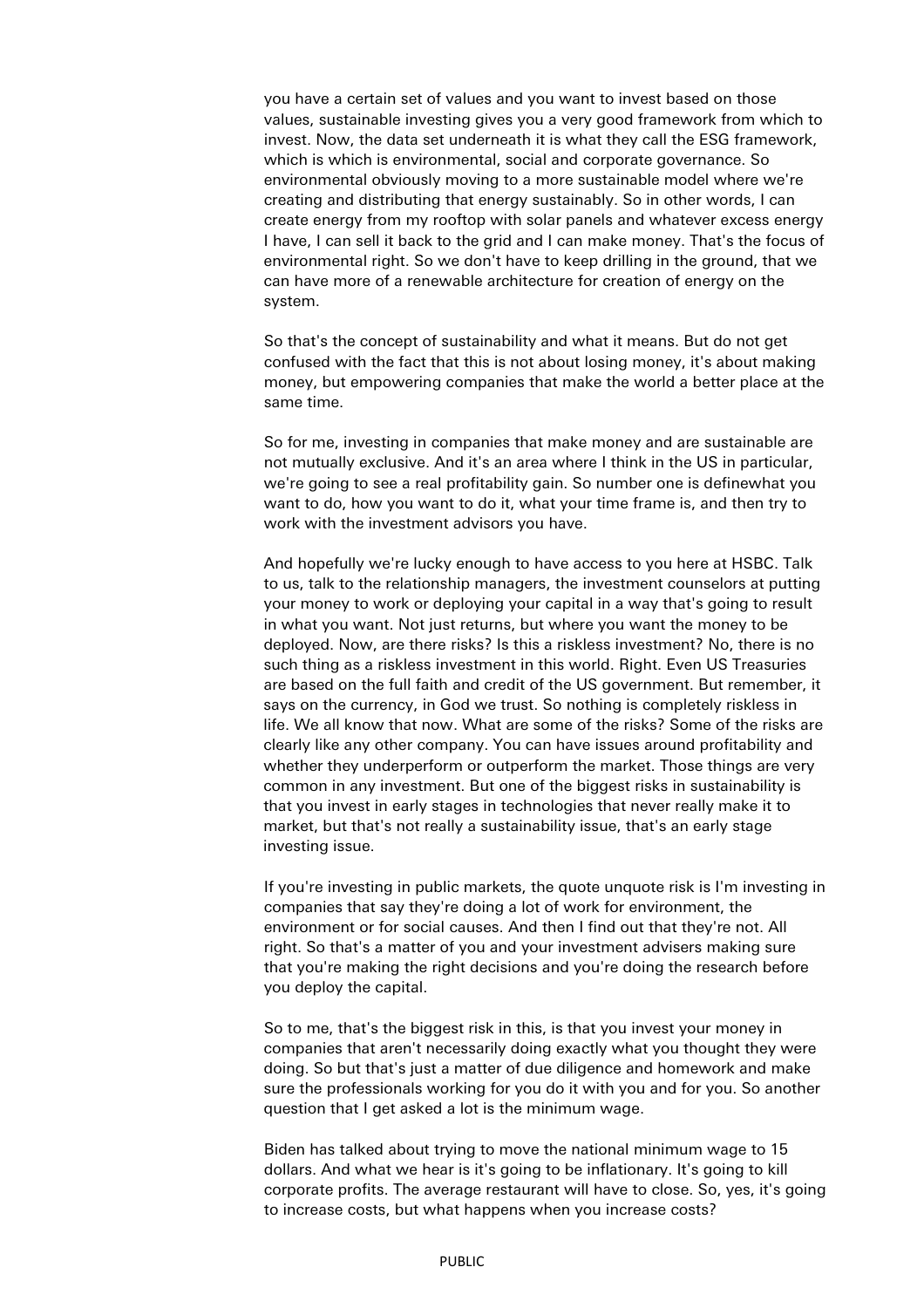Look at what's going on in the American shopping mall today. If you look at the mall in my neighborhood, the mall in my neighborhood is not huge. But it had, I think, five sneaker stores at one point where people you had a bunch of young people working who really didn't want to be there and they were just barely working. They would get you the shoes, but they were making minimum wage. A lot of those sneaker stores have been replaced by MRI centers and other higher value added places. So what we're seeing is that the American Shopping Mall is being reimagined and being reconfigured. And to paraphrase Mark Twain, the death of the American shopping mall has been greatly exaggerated. We're in a beginning of the very beginning of a mark to market on the American shopping mall. And what I'm seeing and a lot of them is. Whether it's logistics companies or distribution companies or medical clinics are coming in that are paying more than the eight bucks an hour, and they're but they're also making more money because it's a value added service and not just handing you a sneaker, which I can do online. So that's one problem with that story.

The other problem with the story is, is if you look at history, American history, Henry Ford, who was actually one of the people who pushed for a minimum wage. Right, was the gentleman who said when they asked Henry Ford, how much do we pay our workers, he said, pay them enough so they can afford to buy my car because he knew full well that without an adequate wage or a livable wage, that it would not be enough to expand the car market to become a national market. It was just going to be in certain pockets where people who had a lot of money were living. So he wanted it to be a national phenomenon and take over the planet. And guess what? He was right. If you pay people more money, they can afford to buy the cars. The market expands. And I think the same is true with a lot of these other things. If you look, for example, at the gender gap today, women make about 80 cents on the dollar relative to men with commensurate experience. So clearly that has to be rectified. And there have been estimates that range from about three to six trillion. If we rectify if we normalize that gender gap, if we close that gender gap, you will see that the economy in this country in a period of time, not immediately, but over a period of time, would add about three to six trillion in nominal GDP growth. That is the proverbial tide that lifts all boats. So if you just pay women what they're really worth and not less. Guess what, there's more money flowing and they're going to move the economy more rapidly than it's moving today, what they call the velocity of money with a changing of hands between that dollar bill from one person to another will increase and be in speed, which improves GDP. So the thought that a higher minimum wage is a bad thing? Yes, it has its costs. there's no free lunch, but it has more benefits than costs. That's part of the thought in the world of sustainability, especially on the social side.

I get all kinds of questions from investors and sometimes I'm surprised at what the conventional wisdom out there is. So let's address some myths out there. This is our Myth of the week. Myth number one, I shouldn't buy stocks.

And obviously you do take more risk when you buy individual stocks. But we have many clients who will buy individual stocks

But that has to be done with the use of of investment professionals who are seasoned and know what they're doing. Another myth that's out there is the myth of the ETF. Right. And that I should only buy ETFs because they're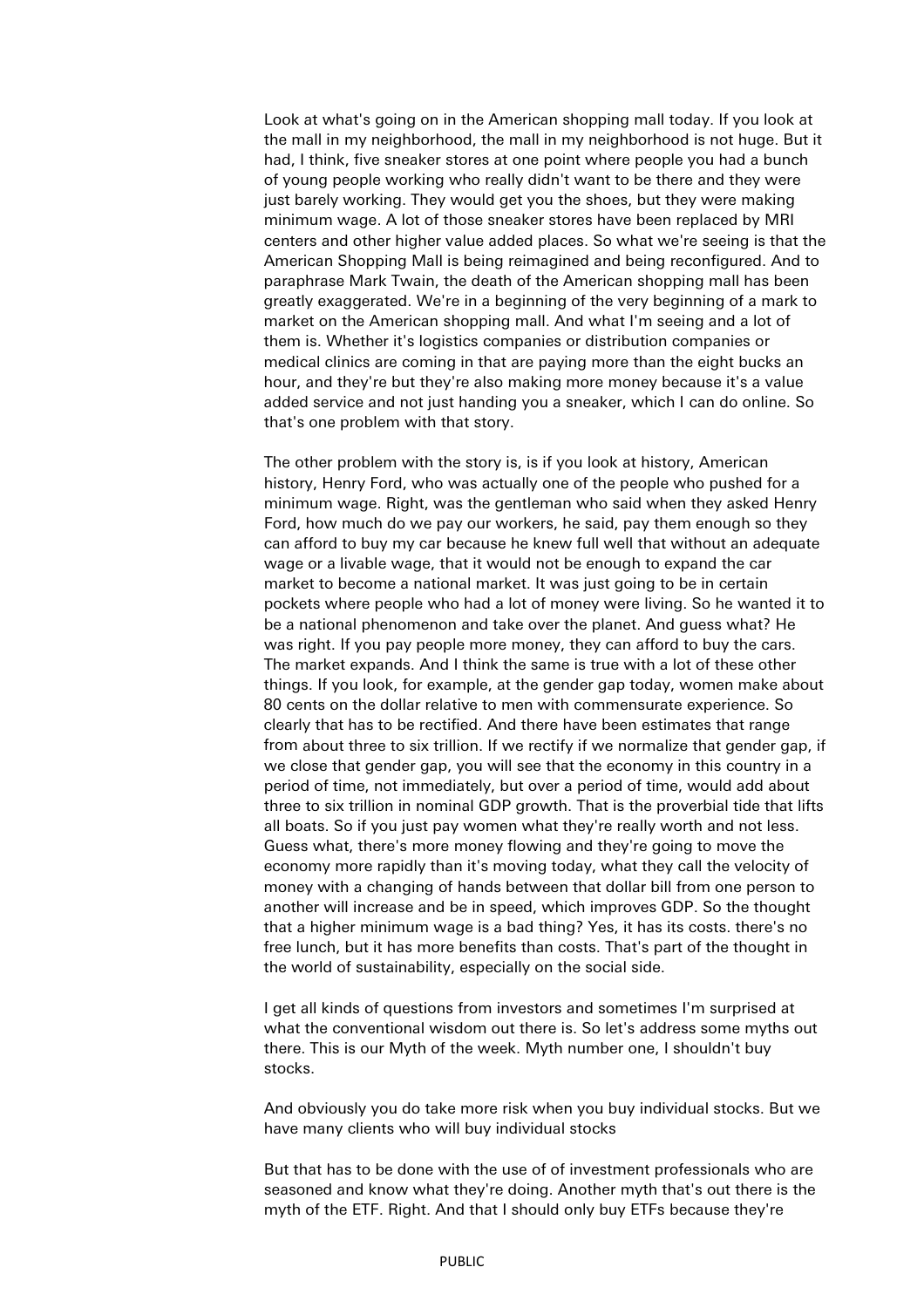passive vehicles and they're going to outperform the market anyway and they're cheap to buy. So, yes, they are cheap and yes, they are passive. And here's the problem with that as we go forward, they worked in the past very well. They may not work as well in the future. Why? Because we're entering into a multi-year cycle of technology creation, diffusion and adoption. Right. And so we're creating all these new technologies. And the key to investing in the next business cycles is going to be in this next business cycle is going to be which companies use those technologies the best, not just who creates the technologies which companies in health care and education and finance in luxury cruise liners use technology the best to make themselves productive and profitable? That is not going to be found in an ETF. So you need someone who is going to be actively managing your money. And therefore we think active management, especially in this business cycle, is going to come back into vogue.

One of the big issues that has taken place in the past in the world of of passive management, ETFs and things like that and other products like it, is that many people feel that when they buy a particular ETF, they're buying a particular company. It may be a particular brand or logo that they're comfortable with or they think is going to do very well in a particular sector like technology or other things like health care, things like it. So you think you're buying a health care ETF or a tech ETF and you're really focus on one or two big companies. But what you don't realize is there are eight to 10 to 20 other companies in that ETF that if something goes really poorly for one of those companies, it can actually, depending on the weighting in that index, it can really adversely affect your investment. And you didn't buy it for that reason. So many times when you buy some of these ETFs while they are cheaper and they are easier to manage because they're passive and they've done well in the past, as we see increased volatility, especially around certain key stocks in certain key sectors, you will see that that will adversely affect the ETFs performance because those stocks are weighing down that ETF and we've seen this happen in the past couple of months and years. So it's something to keep an eye on when it comes to passive investing.

ETFs and mutual funds are sold by prospectus. Investors should consider carefully information contained in the prospectus, including investment objectives, risks, charges and expenses before investing. A prospectus can be obtained by contacting your HSBC Financial Consultant. Please read the prospectus carefully before investing.

Thank you for listening to the Hexagon Briefing, A Global Perspective from HSBC. I'm your host Jose Rasco.

HSBC Bank USA, N.A. and/or its affiliates (HSBC) offers these audio podcasts and the opinions expressed therein are for educational purposes only and they should not be considered professional or investment advice. For a comprehensive review of your personal finances, always consult with a tax or legal advisor. Neither HSBC, nor any of its representatives may give legal or tax advice. Use of the presentation materials, including audio recording of a presentation, is strictly prohibited.

HSBC refers to HSBC Bank USA, N.A., HSBC Securities (USA) Inc., and HSBC Insurance Agency (USA) Inc.

HSBC Bank USA, N.A. provides banking products and services. HSBC Private Banking is the marketing name for the private banking business conducted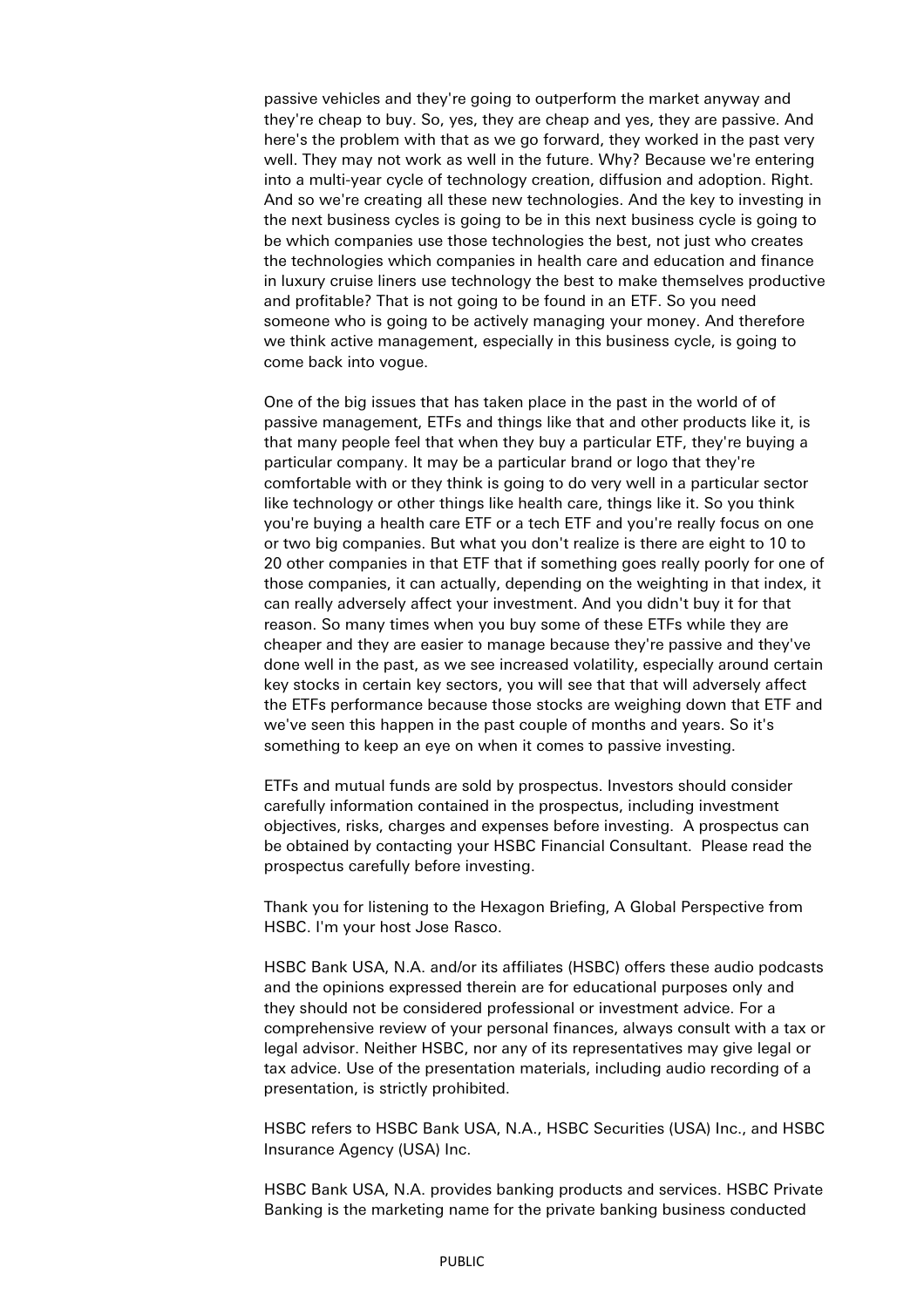by the principal private banking subsidiaries of the HSBC Group worldwide. In the United States, HSBC Private Banking offers banking services through HSBC Bank USA, N.A. HSBC Securities (USA) Inc. provides investment products and services and is an affiliate of HSBC Bank USA, N.A. HSBC Insurance Agency (USA) Inc. provides insurance products and services and is a wholly owned subsidiary of HSBC Bank USA, N.A..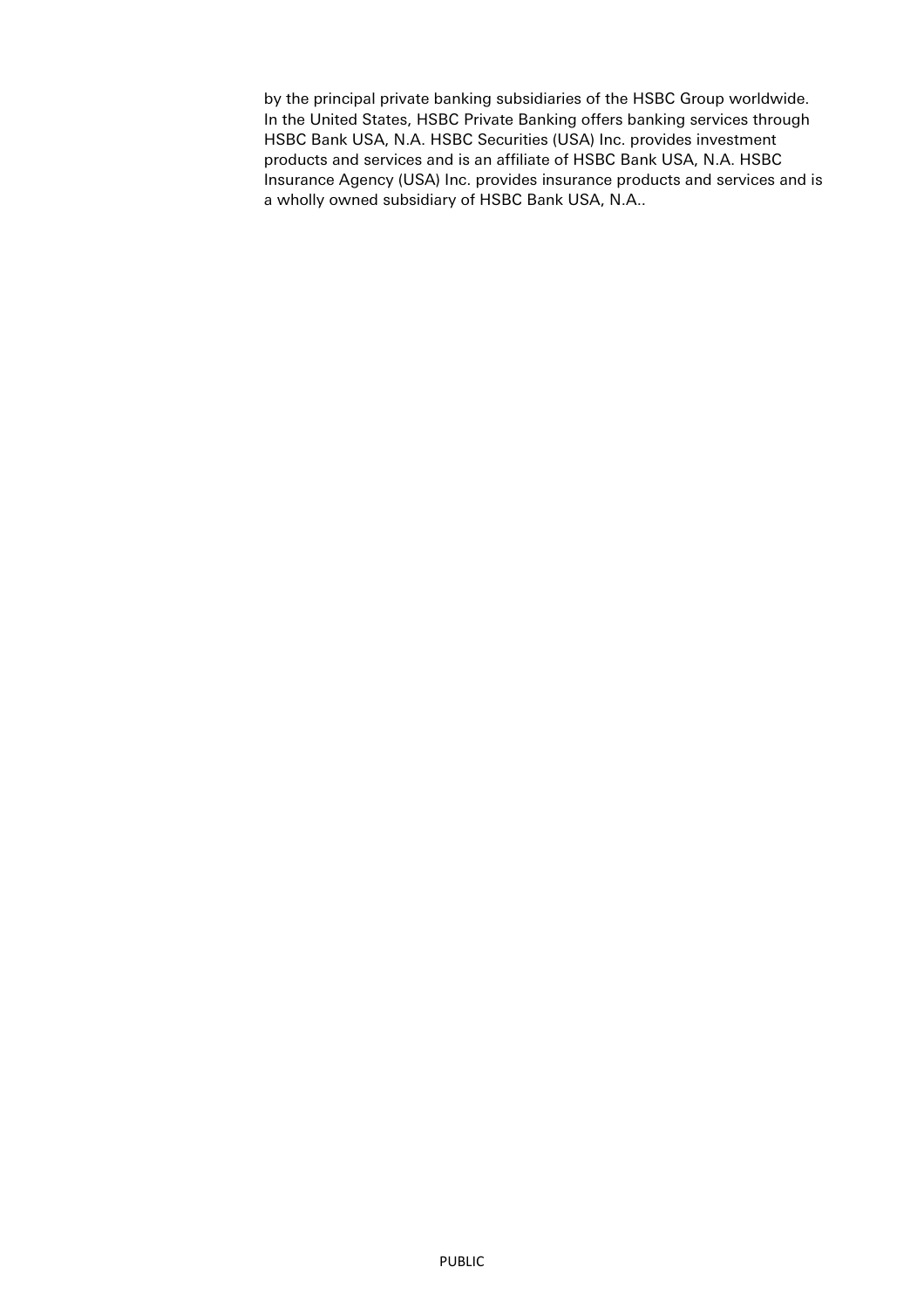

### Risk Disclosures

### Risks of investment in fixed income

There are several key issues that one should consider before making an investment into fixed income. The risk specific to this type of investment may include, but are not limited to:

#### Credit risk

Investor is subject to the credit risk of the issuer. Investor is also subject to the credit risk of the government and/or the appointed trustee for debts that are guaranteed by the government.

#### Risks associated with high yield fixed income instruments

High yield fixed income instruments are typically rated below investment grade or are unrated and as such are often subject to a higher risk of issuer default. The net asset value of a high-yield bond fund may decline or be negatively affected if there is a default of any of the high yield bonds that it invests in or if interest rates change. The special features and risks of high-yield bond funds may also include the following:

- Capital growth risk some high-yield bond funds may have fees and/ or dividends paid out of capital. As a result, the capital that the fund has available for investment in the future and capital growth may be reduced; and
- Dividend distributions some high-yield bond funds may not distribute dividends, but instead reinvest the dividends into the fund or alternatively, the investment manager may have discretion on whether or not to make any distribution out of income and/ or capital of the fund. Also, a high distribution yield does not imply a positive or high return on the total investment.
- Vulnerability to economic cycles during economic downturns such instruments may typically fall more in value than investment grade bonds as (i) investors become more risk averse and (ii) default risk rises.

#### Risks associated with subordinated debentures, perpetual debentures, and contingent convertible or bail-in debentures

- Subordinated debentures subordinated debentures will bear higher risks than holders of senior debentures of the issuer due to a lower priority of claim in the event of the issuer's liquidation.
- Perpetual debentures perpetual debentures often are callable, do not have maturity dates and are subordinated. Investors may incur reinvestment and subordination risks. Investors may lose all their invested principal in certain circumstances. Interest payments may be variable, deferred or canceled. Investors may face uncertainties over when and how much they can receive such payments.
- Contingent convertible or bail-in debentures Contingent convertible and bail-in debentures are hybrid debtequity instruments that may be written off or converted to common stock on the occurrence of a trigger event. Contingent convertible debentures refer to debentures that contain a clause requiring them to be written off or converted to common stock on the occurrence of a trigger event. These debentures generally absorb losses while the issuer remains a going concern (i.e. in advance of the point of non-viability). "Bail-in" generally refers to (a) contractual mechanisms (i.e. contractual bail-in) under which debentures contain a clause requiring them to be written off or converted to common stock on the occurrence of a trigger event, or (b) statutory mechanisms (i.e. statutory bail-in) whereby a national resolution authority writes down or converts debentures under specified conditions to common stock. Bail-in debentures generally absorb losses at the point of non-viability. These features can introduce notable risks to investors who may lose all their invested principal.

#### Changes in legislation and/or regulation

Changes in legislation and/or regulation could affect the performance, prices and mark-to-market valuation on the investment.

# Nationalization risk

The uncertainty as to the coupons and principal will be paid on schedule and/or that the risk on the ranking of the bond seniority would be compromised following nationalization.

#### Reinvestment risk

A decline in interest rate would affect investors as coupons received and any return of principal may be reinvested at a lower rate. Changes in interest rate, volatility, credit spread, rating agencies actions, liquidity and market conditions may significantly affect the prices and mark-to-market valuation.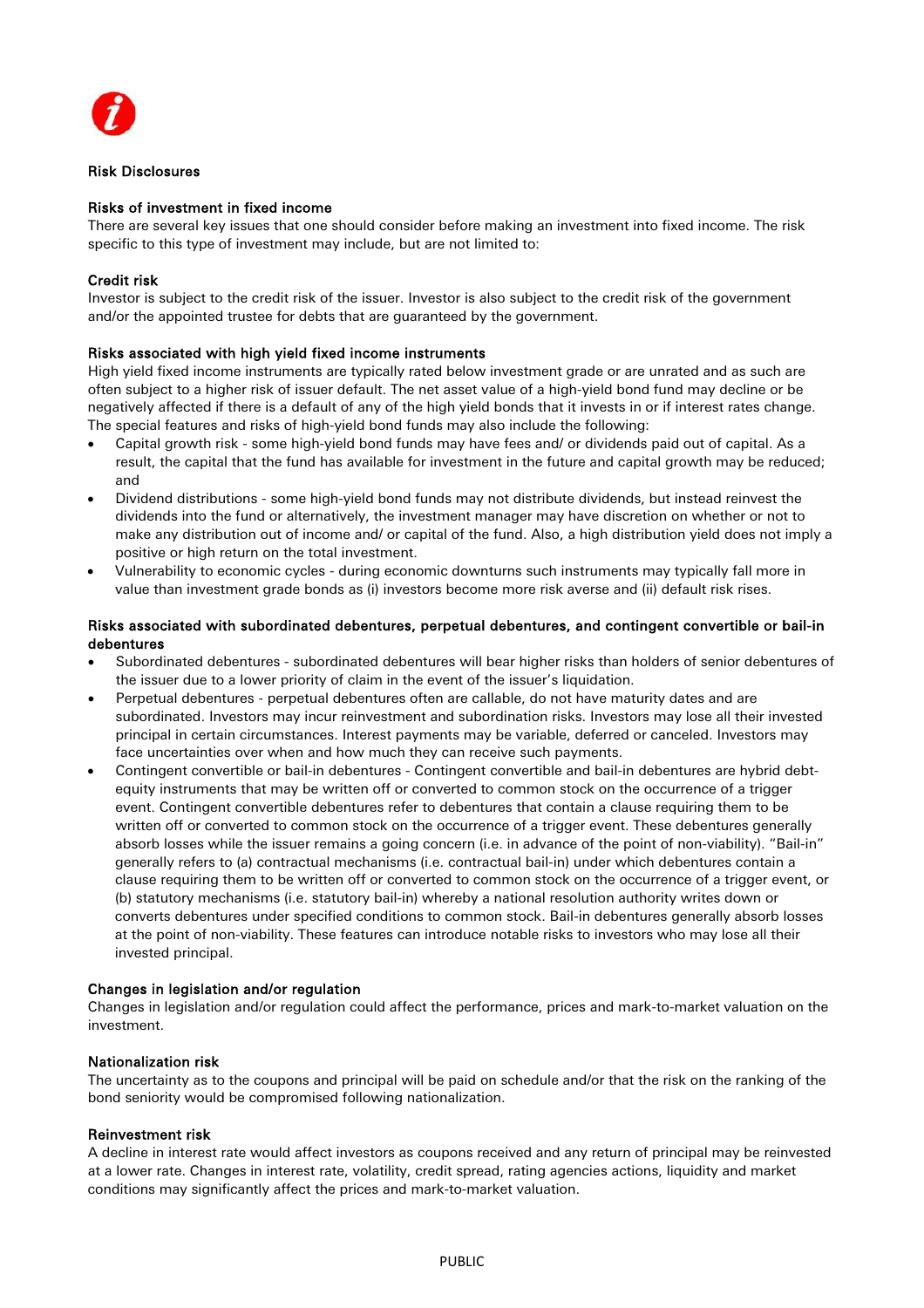# Risk disclosure on Dim Sum Bonds

Although sovereign bonds may be guaranteed by the China Central Government, investors should note that unless otherwise specified, other renminbi bonds will not be guaranteed by the China Central Government. Renminbi bonds are settled in renminbi, changes in exchange rates may have an adverse effect on the value of that investment. You may not get back the same amount of Hong Kong Dollars upon maturity of the bond. There may not be active secondary market available even if a renminbi bond is listed. Therefore, you need to face a certain degree of liquidity risk. Renminbi is subject to foreign exchange control. Renminbi is not freely convertible in Hong Kong. Should the China Central Government tighten the control, the liquidity of renminbi or even renminbi bonds in Hong Kong will be affected and you may be exposed to higher liquidity risks. Investors should be prepared that you may need to hold a renminbi bond until maturity.

# Alternative Investments

Investors in Hedge Funds and Private Equity should bear in mind that these products can be highly speculative and may not be suitable for all clients.

Investors should ensure they understand the features of the products and fund strategies and the risks involved before deciding whether or not to invest in such products. Such investments are generally intended for experienced and financially sophisticated investors who are willing to bear the risks associated with such investments, which can include: loss of all or a substantial portion of the investment, increased risk of loss due to leveraging,

short-selling, or other speculative investment practices; lack of liquidity in that there may be no secondary market for the fund and none expected to develop; volatility of returns; prohibitions and/ or material restrictions on transferring interests in the fund; absence of information regarding valuations

and pricing; delays in tax reporting; - key man and adviser risk; limited or no transparency to underlying investments; limited or no regulatory oversight

and less regulation and higher fees than mutual funds.

# Risk disclosure on Emerging Markets

Investment in emerging markets may involve certain, additional risks which may not be typically associated with investing in more established economies and/or securities markets. Such risks include (a) the risk of nationalization or expropriation of assets; (b) economic and political uncertainty; (c) less liquidity in so far of securities markets; (d) fluctuations in currency exchange rate; (c) higher rates of inflation; (f) less oversight by a regulator of local securities market; (g) longer settlement periods in so far as securities transactions and (h) less stringent laws in so far the duties of company officers and protection of Investors.

#### Risk disclosure on FX Margin

The price fluctuation of FX could be substantial under certain market conditions and/or occurrence of certain events, news or developments and this could pose significant risk to the Customer. Leveraged FX trading carry a high degree of risk and the Customer may suffer losses exceeding their initial margin funds. Market conditions may make it impossible to square/close-out FX contracts/options. Customers could face substantial margin calls and therefore liquidity problems if the relevant price of the currency goes against them.

#### Currency risk – where product relates to other currencies

When an investment is denominated in a currency other than your local or reporting currency, changes in exchange rates may have a negative effect on your investment.

# Chinese Yuan ("CNY") risks

There is a liquidity risk associated with CNY products, especially if such investments do not have an active secondary market and their prices have large bid/offer spreads.

CNY is currently not freely convertible and conversion of CNY through banks in Hong Kong and Singapore is subject to certain restrictions. CNY products are denominated and settled in CNY deliverable in Hong Kong and Singapore, which represents a market which is different from that of CNY deliverable in Mainland China. There is a possibility of not receiving the full amount in CNY upon settlement, if the Bank is not able to obtain sufficient amount of CNY in a timely manner due to the exchange controls and restrictions applicable to the currency.

# Illiquid markets/products

In the case of investments for which there is no recognised market, it may be difficult for investors to sell their investments or to obtain reliable information about their value or the extent of the risk to which they are exposed.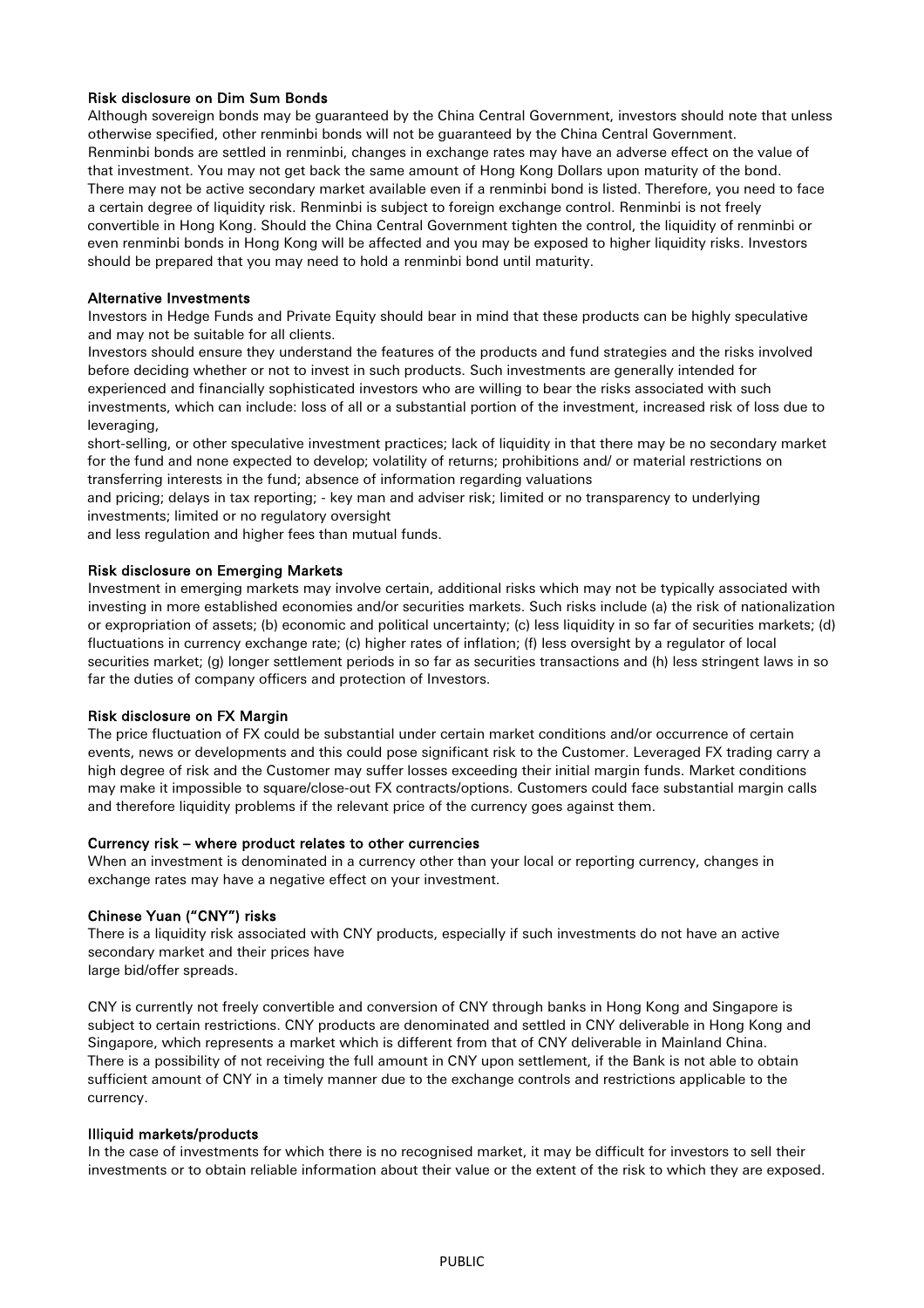# Important notice

The following may be subject to local requirements.

This is a marketing communication issued by HSBC Private Banking. This document does not constitute independent investment research under the European Markets in Financial Instruments Directive ('MiFID'), or other relevant law or regulation, and is not subject to any prohibition on dealing ahead of its distribution. HSBC Private Banking is the principal private banking business of the HSBC Group. Private Banking may be carried out internationally by different HSBC legal entities according to local regulatory requirements. Different companies within HSBC Private Banking or the HSBC Group may provide the services listed in this document. Some services are not available in certain locations. Members of the HSBC Group may trade in products mentioned in this publication.

This document is provided to you for your information purposes only and should not be relied upon as investment advice. The information contained within this document is intended for general circulation to HSBC Private Banking clients and it has not been prepared in light of your personal circumstances (including your specific investment objectives, financial situation or particular needs) and does not constitute a personal recommendation, nor should it be relied upon as a substitute for the exercise of independent judgement. This document does not constitute and should not be construed as legal, tax or investment advice or a solicitation and/or recommendation of any kind from the Bank to you, nor as an offer or invitation from the Bank to you to subscribe to, purchase, redeem or sell any financial instruments, or to enter into any transaction with respect to such instruments. The content of this document may not be suitable for your financial situation, investment experience and investment objectives, and the Bank does not make any representation with respect to the suitability or appropriateness to you of any financial instrument or investment strategy presented in this document.

If you have concerns about any investment or are uncertain about the suitability of an investment decision, you should contact your Relationship Manager or seek such financial, legal or tax advice from your professional advisers as appropriate.

Market data in this document is sourced from Bloomberg unless otherwise stated. While this information has been prepared in good faith including information from sources believed to be reliable, no representation or warranty, expressed or implied, is or will be made by HSBC Private Banking or any part of the HSBC Group or by any of their respective officers, employees or agents as to or in relation to the accuracy or completeness of this document.

It is important to note that the capital value of, and income from, any investment may go down as well as up and you may not get back the original amount invested. Past performance is not a guide to future performance. Forward-looking statements, views and opinions expressed and estimates given constitute HSBC Private Banking's best judgement at the time of publication, are solely expressed as general commentary and do not constitute investment advice or a guarantee of returns and do not necessarily reflect the views and opinions of other market participants and are subject to change without notice. Actual results may differ materially from the forecasts/estimates. When an investment is denominated in a currency other than your local or reporting currency, changes in exchange rates may have an adverse effect on the value of that investment. There is no guarantee of positive trading performance.

Foreign securities carry particular risks, such as exposure to currency fluctuations, less developed or less efficient trading markets, political instability, a lack of company information, differing auditing and legal standards, volatility and, potentially, less liquidity.

Investment in emerging markets may involve certain additional risks, which may not be typically associated with investing in more established economies and/or securities markets. Such risks include (a) the risk of nationalization or expropriation of assets; (b) economic and political uncertainty; (c) less liquidity in so far of securities markets; (d) fluctuations in currency exchange rate; (e) higher rates of inflation; (f) less oversight by a regulator of local securities market; (g) longer settlement periods in so far as securities transactions and (h) less stringent laws in so far the duties of company officers and protection of Investors.

You should contact your Relationship Manager if you wish to enter into a transaction for an investment product. You should not make any investment decision based solely on the content of any document. Some HSBC Offices listed may act only as representatives of HSBC Private Banking, and are therefore not permitted to sell products and services, or offer advice to customers. They serve as points of contact only. Further details are available on request.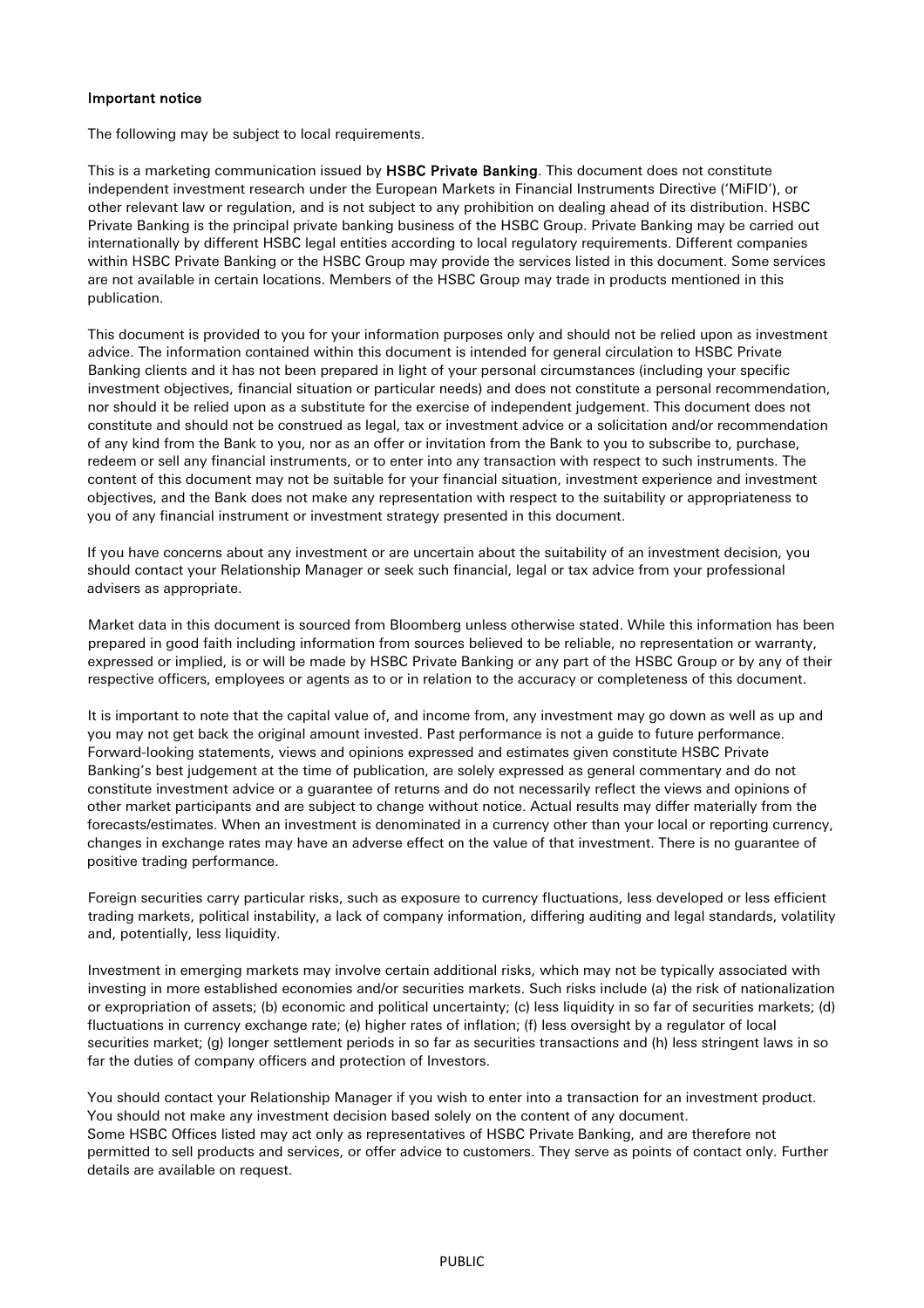In the United Kingdom, this document has been approved for distribution by HSBC UK Bank plc whose Private Banking office is located at 8 Cork Street, London W1S 3LJ and whose registered office is at 1 Centenary Square, Birmingham, B1 1HQ. HSBC UK Bank plc is registered in England under number 09928412. Clients should be aware that the rules and regulations made under the Financial Services and Markets Act 2000 for the protection of investors, including the protection of the Financial Services Compensation Scheme, do not apply to investment business undertaken with the non-UK offices of the HSBC Group. This publication is a Financial Promotion for the purposes of Section 21 of the Financial Services & Markets Act 2000 and has been approved for distribution in the United Kingdom in accordance with the Financial Promotion Rules by HSBC UK Bank plc, which is authorised by the Prudential Regulation Authority and regulated by the Financial Conduct Authority and the Prudential Regulation Authority.

In Guernsey, this material is distributed by HSBC Private Banking (C.I.) a division of HSBC Bank plc, Guernsey Branch which is licensed by the Guernsey Financial Services Commission for Banking, Insurance and Investment Business. HSBC Bank plc is registered in England and Wales, number 14259. Registered office 8 Canada Square, London, E14 5HQ. HSBC Bank plc is authorised by the Prudential Regulation Authority and regulated by the Financial Conduct Authority and the Prudential Regulation Authority (UK FCA reference number: 114216).

In Jersey Issued by HSBC Private Banking (Jersey) which is a division of HSBC Bank plc, Jersey Branch: HSBC House, Esplanade, St. Helier, Jersey, JE1 1HS. HSBC Bank plc, Jersey Branch is regulated by the Jersey Financial Services Commission for Banking, General Insurance Mediation, Fund Services and Investment Business.

In France, this material is distributed by HSBC France. HSBC Private Banking is the private banking department of the HSBC Group in France. HSBC France is subject to approval and control by the Autorité de Contrôle Prudentiel et de Résolution [Prudential Control and Resolution Authority] as a credit entity. HSBC Private Banking, HSBC France - Public Limited Company with share capital of 474.964.025 €- SIREN 775 670 284 Trade and Companies Register of Paris Bank and Insurance Intermediary registered with the Organisme pour le Registre des Intermédiaires en Assurances [Organisation for the Register of Insurance Intermediaries] under no. 07 005 894 (www.orias.fr) - Intra-community VAT number: FR 707 756 702 84. HSBC Private Banking, HSBC France – Registered office: 103 avenue des Champs-Elysées, 75008 Paris - Postal address: 109 avenue des Champs-Elysées, 75419 Paris Cedex 08, Tel. +33 (0) 1 49 52 20 00.

In Switzerland, this material is distributed by HSBC Private Bank (Suisse) SA, a bank regulated by the Swiss Financial Market Supervisory Authority FINMA, whose office is located at Quai des Bergues 9-17, 1201 Genève, Switzerland. This document does not constitute independent financial research, and has not been prepared in accordance with the Swiss Bankers Association's "Directive on the Independence of Financial Research", or any other relevant body of law.

In Dubai International Financial Center (DIFC) by HSBC Private Bank (Suisse) S.A., DIFC Branch, P.O. Box 506553 Dubai, United Arab Emirates, which is regulated by the Dubai Financial Services Authority (DFSA) and is permitted to only deal with Professional Clients as defined by the DFSA.

In South Africa, this material is distributed by HSBC Private Bank (Suisse) SA's Representative Office approved by the South African Reserve Board (SARB) under registration no. 00252 and authorized as a financial services provider (FSP) for the provision of Advice and Intermediary Services by the Financial Sector Conduct Authority of South Africa (FSCA) under registration no. 49434. The Representative Office has its registered address at 2 Exchange Square, 85 Maude Street, Sandown, Sandton.

In Bahrain and Qatar, this material is distributed by the respective branches of HSBC Bank Middle East Limited, which is locally regulated by the respective local country Central Banks and lead regulated by the Dubai Financial Services Authority.

In Lebanon, this material is distributed by HSBC Financial Services (Lebanon) S.A.L., licensed by the Capital Markets Authority as a financial intermediation company Sub N°12/8/18 to carry out Advising and Arranging activities, having its registered address at Centre Ville 1341 Building, 4th floor, Patriarche Howayek Street, Beirut, Lebanon, P.O.Box Riad El Solh 9597.

In Hong Kong and Singapore, THE CONTENTS OF THIS DOCUMENT HAVE NOT BEEN REVIEWED OR ENDORSED BY ANY REGULATORY AUTHORITY IN HONG KONG OR SINGAPORE. HSBC Private Banking is a division of Hongkong and Shanghai Banking Corporation Limited. In Hong Kong, this document has been distributed by The Hongkong and Shanghai Banking Corporation Limited in the conduct of its Hong Kong regulated business. In Singapore, the document is distributed by the Singapore Branch of The Hongkong and Shanghai Banking Corporation Limited. Both Hongkong and Shanghai Banking Corporation Limited and Singapore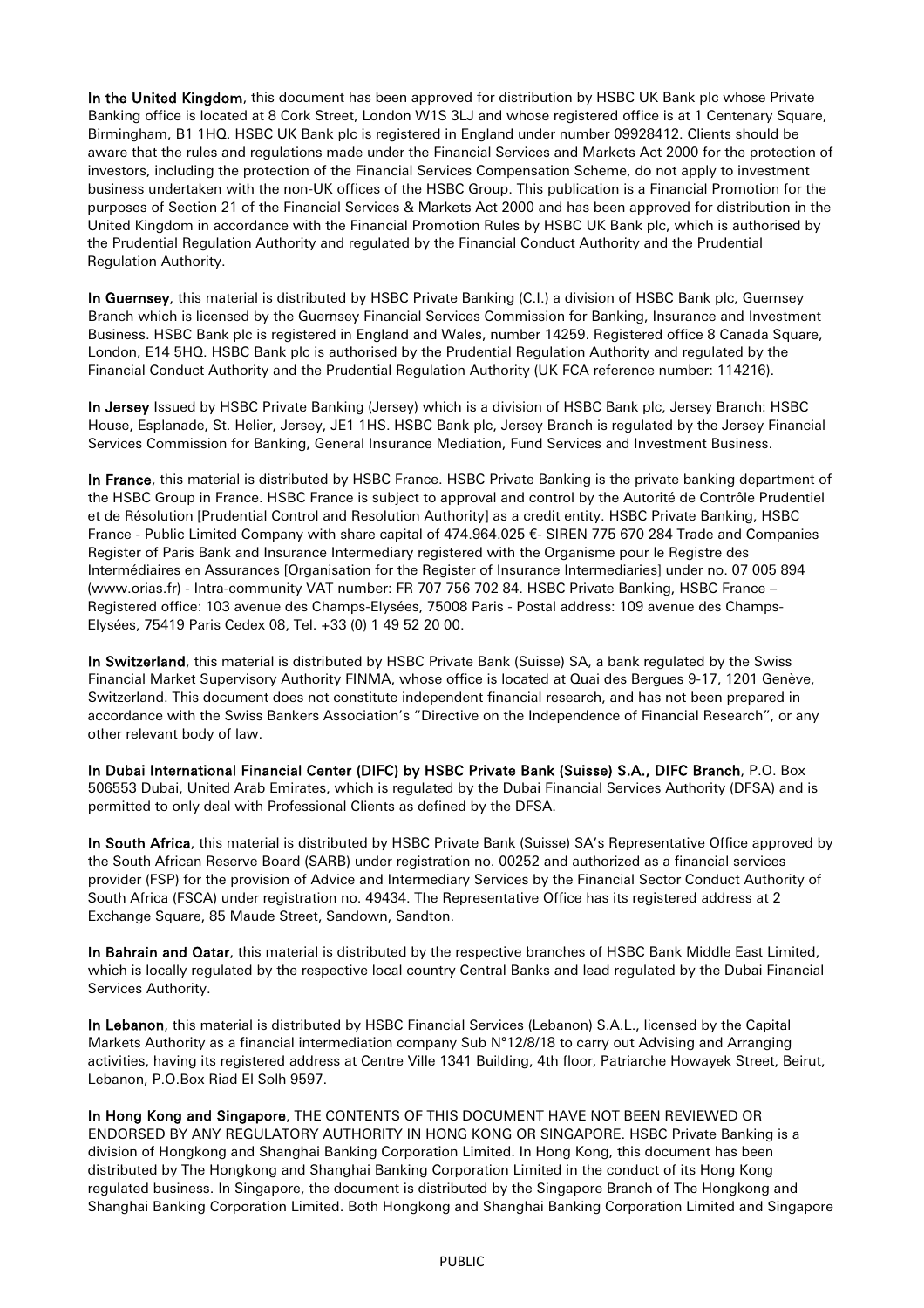Branch of Hongkong and Shanghai Banking Corporation Limited are part of the HSBC Group. This document is not intended for and must not be distributed to retail investors in Hong Kong and Singapore. The recipient(s) should qualify as professional investor(s) as defined under the Securities and Futures Ordinance in Hong Kong or accredited investor(s) or institutional investor(s) or other relevant person(s) as defined under the Securities and Futures Act in Singapore. Please contact a representative of The Hong Kong and Shanghai Banking Corporation Limited or the Singapore Branch of The Hong Kong and Shanghai Banking Corporation Limited respectively in respect of any matters arising from, or in connection with this report.

Some of the products are only available to professional investors as defined under the Securities and Futures Ordinance in Hong Kong / accredited investor(s), institutional investor(s) or other relevant person(s) as defined under the Securities and Futures Act in Singapore. Please contact your Relationship Manager for more details.

Where we make any solicitation and/or recommendation in Hong Kong to you for a Financial Product (as defined in HSBC's Standard Terms and Conditions) where this is permitted by cross border rules depending on your place of domicile or incorporation, we will take reasonable steps to ensure the suitability of the solicitation and/or recommendation. In all other cases, you are responsible for assessing and satisfying yourself that any investment or other dealing to be entered into is in your best interest and is suitable for you.

In all cases, we recommend that you make investment decisions only after having carefully reviewed the relevant investment product and offering documentation, HSBC's Standard Terms and Conditions, the "Risk Disclosure Statement" detailed in the Account Opening Booklet, and all notices, risk warnings and disclaimers contained in or accompanying such documents and having understood and accepted the nature, risks of and the terms and conditions governing the relevant transaction and any associated margin requirements. In addition to reliance on a solicitation and/or recommendation made in Hong Kong by HSBC (if any), you should exercise your own judgment in deciding whether or not a particular product is appropriate for you, taking into account your own circumstances (including, without limitation, the possible tax consequences, legal requirements and any foreign exchange restrictions or exchange control requirements which you may encounter under the laws of the countries of your citizenship, residence or domicile and which may be relevant to the subscription, holding or disposal of any investment) and, where appropriate, you should consider taking professional advice including as to your legal, tax or accounting position. Please note that this information is neither intended to aid in decision making for legal or other consulting questions, nor should it be the basis of any such decision. If you require further information on any product or product class or the definition of Financial Products, please contact your Relationship Manager.

In Luxembourg, this material is distributed by HSBC Private Banking (Luxembourg) SA, which is located at 16, boulevard d'Avranches PO BOX 733, L-2017 Luxembourg and is regulated by the Commission de Surveillance du Secteur Financier.

In the United States, HSBC Private Banking offers banking services through HSBC Bank USA, N.A. – Member FDIC, and provides securities and brokerage services through HSBC Securities (USA) Inc. (HSI), member NYSE/ FINRA/SIPC, HSI is an affiliate of HSBC Bank USA, N.A.

# Investment products are: Not a deposit or other obligation of the bank or any affiliates; Not FDIC insured or insured by any federal government agency of the United States; Not guaranteed by the bank or any of its affiliates; and are subject to investment risk, including possible loss of principal invested.

# Australia

If you are receiving this document in Australia, the products and services are provided by The Hongkong and Shanghai Banking Corporation Limited (ABN 65 117 925 970, AFSL 301737) for "wholesale" customers (as defined in the Corporations Act 2001). Any information provided is general in nature only and does not take into account your personal needs and objectives nor whether any investment is appropriate. The Hongkong and Shanghai Banking Corporation Limited is not a registered tax agent. It does not purport to, nor does it, give or provide any taxation advice or services whatsoever. You should not rely on the information provided in the documents for ascertaining your tax liabilities, obligations or entitlements and should consult with a registered tax agent to determine your personal tax obligations.

Where your location of residence differs from that of the HSBC entity where your account is held, please refer to the Disclaimer at <http://www.hsbcprivatebank.com/en/utilities/cross-border-disclosure> for disclosure of crossborder considerations regarding your location of residence.

No part of this publication may be reproduced, stored in a retrieval system, or transmitted, on any form or by any means, electronic, mechanical, photocopying, recording or otherwise, without the prior written permission of HSBC UK Bank plc.